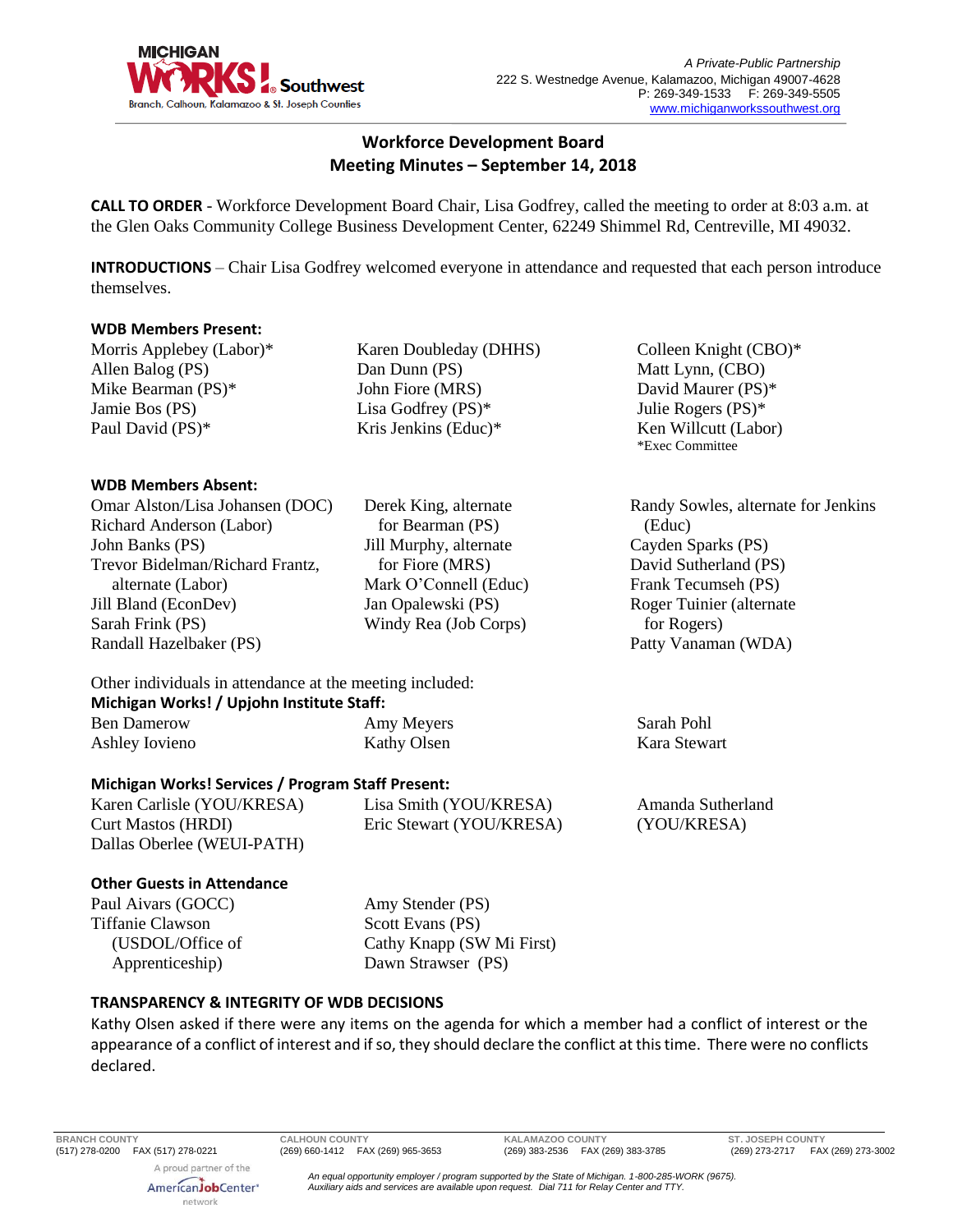Kathy Olsen also reminded members to turn in their annual Conflict of Interest forms, both local and State, if they have not already done so. Blank forms were available at the meeting.

#### **APPROVAL OF MINUTES (Exhibit A)**

# **Motion made by Jamie Bos and supported by Coleen Knight to approve the Workforce Development Board Executive Committee meeting minutes of August 10, 2018. Motion carried.**

#### **CITIZENS' TIME**

No comments.

### **RECOGNITION OF ACHIEVEMENTS**

Ben Damerow presented Karen Carlisle with a certificate of recognition for her longstanding career and commitment to workforce development. Over the past 25 years, Karen's contributions have positively impacted thousands of lives, especially youth, in the Michigan Works! Southwest area.

#### **COMMITTEE REPORTS**

**Career & Educational Advisory Council (CEAC***) (Exhibit B)* **–** Kathy Olsen reported the next meeting of the Career & Educational Advisory Council (CEAC) has been moved to October 11, 2018 from 10:00 a.m. to 12:00 p.m. The meeting will be held at Kalamazoo RESA. The date change was made in part due to educational providers currently being occupied with meeting the Marshall Plan for Talent concept paper deadline. Kathy Olsen summarized the Marshall Plan for Talent key objectives and reported she was aware of five Marshall Plan submissions to date. The submissions included one from the Marshall Opportunity School for a Production/Assembly Talent Consortium focused on six schools located in Eastern Calhoun and Western Jackson Counties. The second being submitted is from Western High School in Jackson County for a Robotics Talent Consortium which is also focused on schools in Eastern Calhoun and Western Jackson Counties and includes a physical training location in Albion. The third is for a Nursing Talent Consortium submitted by Lakeview/Harper Schools. The fourth is a Healthcare Careers Consortium submitted by Battle Creek Public Schools to build a health careers academy within a current school. The fifth is the Southwest Michigan Talent Consortium Regional Plan (7 counties) that is focused on Manufacturing, IT, Professional Trades and Healthcare and includes program and professional development incorporating STEM and project-based learning strategies, career exploration, internships, and virtual mobile labs.

**Disability Awareness Resource Team (DART) (Exhibit C1-C3)** – John Fiore reported two additional 'At Your Desktop Trainings' have been developed and released to Michigan Works! Southwest staff. Both were included in the agenda packet for today's meeting (Exhibit C2 & C3). Mr. Fiore also reported members of the DART committee gave a presentation at the Michigan Works! Annual Conference. The presentation, focused on the history of DART, emerging issues, and the importance of keeping disability a normal and regular part of the conversation. The presentation also included testimonials from two area employers. Mr. Fiore informed members that accessible voting booths will be available at polling stations for November's election. The booths can be utilized by any voter and individuals were encouraged to try them out to help test the usability. Mr. Fiore further reported that the Michigan Career and Technical Institute (MCTI) is currently seeking a CNA instructor.

**Veterans Committee (Exhibit D)** – Kathy Olsen reported a flyer for the upcoming Veterans Employer Summit was included in the agenda packet (Exhibit D). The event is taking place at Zeigler Motorsports on September 20, 2018 from 12:00 – 6:00 p.m. Lunch is included and there is no charge to attend; however, a RSVP is required. The event is focused on assisting employers with attracting and retaining veterans. Board member, Julie Rogers highlighted the fact that Zeigler Motorsports was constructed on a former Brownfield site and there is meeting space available for rent for team building events.

#### **NEW BUSINESS**

**FY18 Michigan Advanced Technician Training (MAT<sup>2</sup> ) Employer Training Grant (Exhibit E**) – Amy Meyers reported Michigan Works! Southwest received an allocation of up to \$63,000 for Michigan Advanced Technician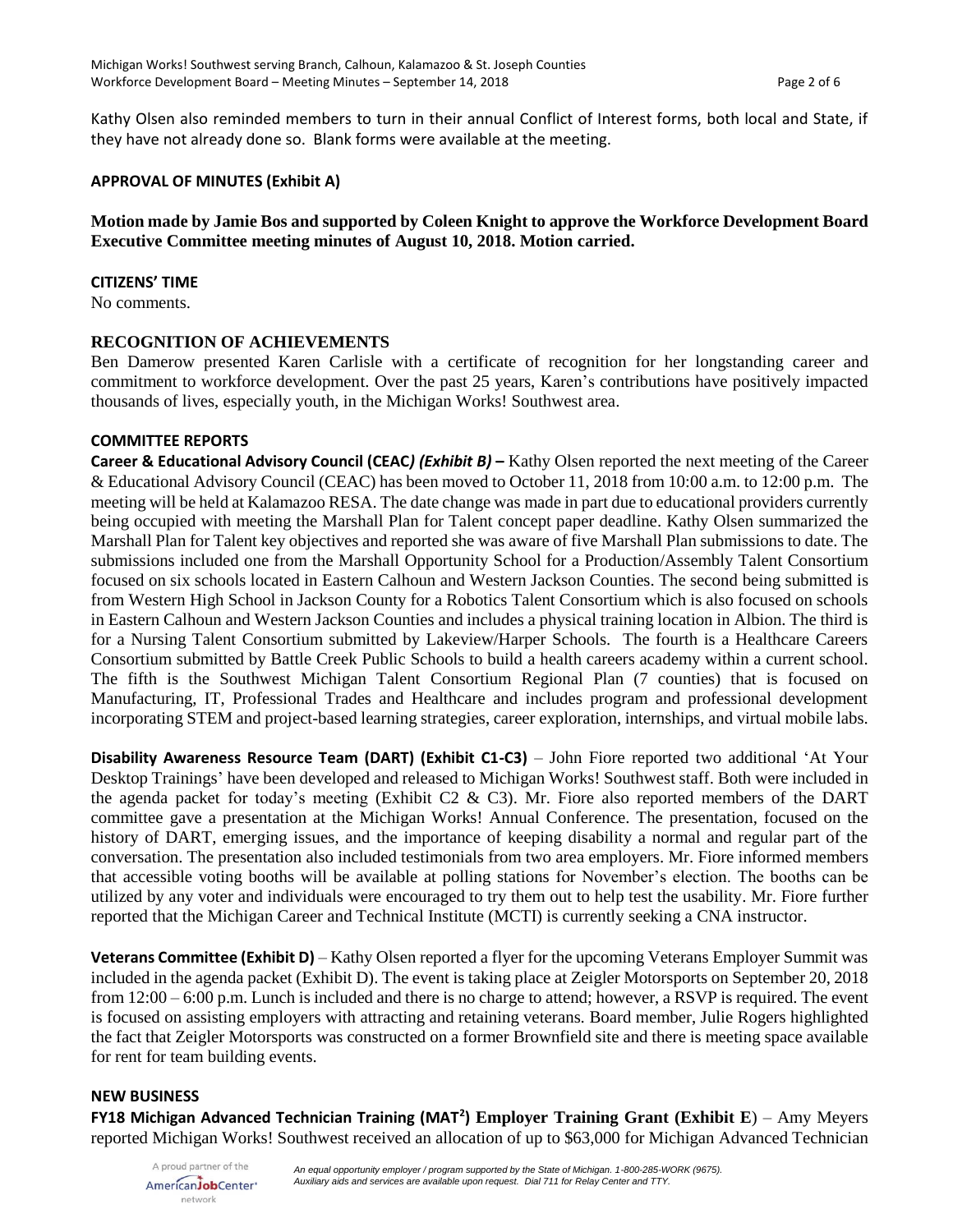Training (MAT<sup>2</sup>) Employer Training Grants for local employers for Fiscal Year 2018. The MAT<sup>2</sup> program, which is based on a German apprenticeship model and created to achieve a competency based, industry-driven technical training program is open to any MAT<sup>2</sup> employer who is sponsoring a MAT<sup>2</sup> student by paying the student's college tuition at an approved MAT<sup>2</sup> academic provider, paying a stipend during the work period, and registering the student as an apprentice with the USDOL. Funding may be available to the employers to supplement these costs. Allowable trainings currently include Computer Numerically Controlled (CNC), Information Technology (IT), Mechatronics and Technical Product Design (TPD) at an applicable college during the three-year MAT<sup>2</sup> period. Locally, both Lippert and Benteler are currently active with  $MAT<sup>2</sup>$  in partnership with Kalamazoo Valley Community College (KVCC).

# **Motion made by David Maurer and supported by Paul David to approve the FY18 Michigan Advanced Technician Training (MAT<sup>2</sup> ) Employer Training Grant. Motion carried.**

# **STAFF REPORTS**

**Marketing (Exhibits F1-F6)** – Kathy Olsen reported the Marketing Report (Exhibit F1), included in the agenda packet, provides a list of upcoming events for businesses, job seekers and the public. A flyer for Amnesty Day scheduled for this afternoon (Exhibit F2) was also included in the agenda packet. Ben Damerow reported the Amnesty event targets Kalamazoo County citizens with nonviolent misdemeanors or warrants and it will take place at First Congregational Church in downtown Kalamazoo, with employers and service agencies available to meet with individuals in the adjoining Bronson Park. Ms. Olsen also highlighted the Melody Barnes " 'We the People': The Promise of Democracy" event happening at Western Michigan University (Exhibit F3a & F3b), as well as the upcoming Project Connect / Veterans Stand Down event on October 5 in St. Joseph County (Exhibit F4), Project Connect in Kalamazoo County on October 10 (Exhibit F5), and a Homeless Health Fair / Project Connect / Veterans Stand Down event on October 19 in Battle Creek (Exhibit F6). Business events highlighted included the Going Pro Talent Fund remaining information sessions and the VCAT Employer Summit.

# **Program Operations / Special Initiatives**

*Michigan Works! Annual Conference* –Dallas Oberlee thanked John Fiore, Kathy Olsen, Kara Stewart, and KRESA staff for presenting at the Michigan Works! Annual Conference. Presentation topics included collaborative efforts, disability awareness, the MyCity Summer Youth Employment Program, and the Early Childhood Development apprenticeship training.

*Workforce Innovation Fund (WIF) -* Dallas Oberlee reported the Workforce Innovation Fund (WIF) grant implementation phase will be ending September 30, 2018. An evaluation phase will begin on October 1, 2018 and will continue for one year.

*Time Limited Food Assistance (TLFA)* – Dallas Oberlee reported the Food Assistance Employment and Training (FAE&T) Program is changing to a Time Limited Food Assistance (TLFA) Program. The change went into effect for Kalamazoo County on January 1, 2018 and it is expected to rollout in Branch, Calhoun and St. Joseph Counties on October 1, 2018. Unlike Kalamazoo County, where all eligible individuals were referred to the program on January 1, individuals will be referred to the program in Branch, Calhoun and St. Joseph counties upon their redetermination. Based on the 5-10% participation seen in Kalamazoo County, anticipated numbers for the remaining counties are: 13-25 in Branch County, 80-160 in Calhoun County and 23-45 in St. Joseph County.

*Jobs for Michigan Grads (JMG)* – Dallas Oberlee reported Debra James, a Kalamazoo RESA employee, was selected as the Jobs for Michigan Grads (JMG) Career Specialist of the Year. Ms. James was praised by KRESA staff for her ability to build relationships and address barriers to get students back into school, find them employment, and in keeping the youth engaged and connected.

*Strategies 4 Success (S4S)* – Dallas Oberlee reported the Strategies 4 Success (S4S) program is funded through a grant from the United Way of the Battle Creek and Kalamazoo Region. The program recently reported that 84% of the S4S participants reported growth and gained income.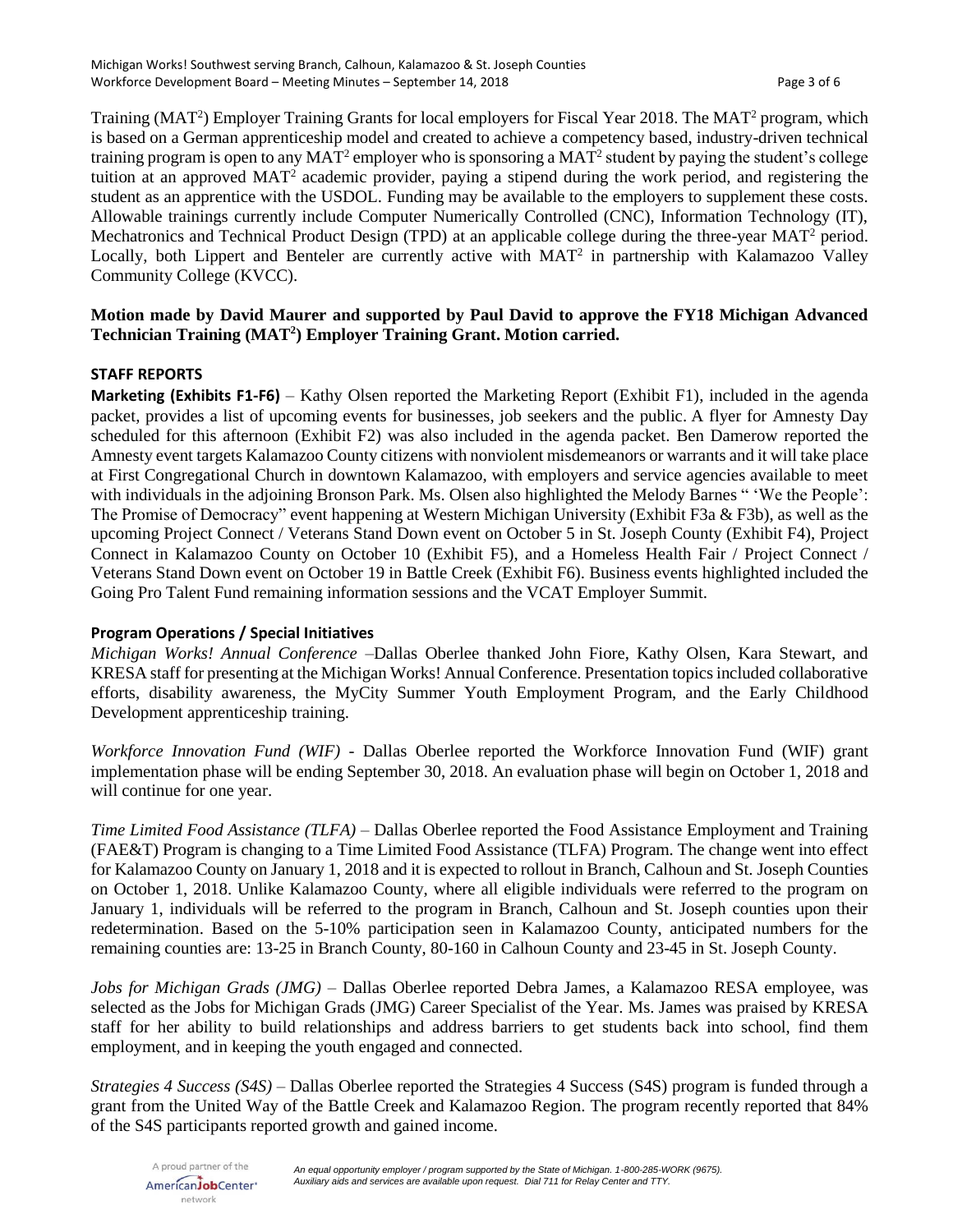**Business Services and Going PRO Talent Fund/Skilled Trades Training Fund (STTF) Update –** Kara Stewart reported information sessions for the Going PRO Talent Fund, formally known as the Skilled Trades Training Fund (STTF), are coming to an end. Staff are currently working on closing out the current year grants. The application period for the Talent Fund opened on September 12, 2018 and will close on October 3, 2018.

**Labor Market Information (LMI) (Exhibit G)** – The website link to the labor market reports generated from Burning Glass Analytics and Real Time Jobs Data that identified the top detailed occupations, skills greatest in demand, and employers with the most job openings in Prosperity Region 8, Michigan Works! Southwest, and each of the four counties in the MW Southwest Area for the period July 1 through August 31, 2018 was included in the agenda packet (Exhibit G).

**Dashboard Report (Exhibit H)** – Amy Meyers reported page one of the Dashboard Report (Exhibit H) represents July 2018 information for labor participation, as well as real time labor demand data for the four-county region. Data pertaining to activities at Michigan Works! Southwest service centers was included on page two of the Dashboard. Highlights included over 20,000 visitors to the Michigan Works! Southwest service centers and 278 employers received assistance with filling 555 jobs. The data on page three of the Dashboard reflected PATH and AEP data. Year-to-date, 677 individuals were served in PATH with a work participation rate (WPR) of 74.10%, well above the state required rate of 50%. Average PATH wages were reported to be \$10.66, which appeared to be at one of the highest points for the year. Additional trend data will be provided at the next meeting. Page four of the Dashboard included a summary of staff reports for the Going PRO Talent Fund and the Amnesty Day event, as well as data for the Employer Resource Network / Workforce Innovation Fund (ERN/WIF) grant and the Career and Educational Advisory Council (CEAC) registered apprenticeships and career pathway/exploration event data.

**Director's Report** – Ben Damerow distributed a copy of the Director's Report dated September 14, 2018.

*Workforce Development Policy Leadership* – Mr. Damerow reported on July 19, 2018 a National Council for the American Worker and an American Workforce Policy Advisory Board were commissioned by President Trump with the purpose of gaining leadership on workforce development policy. The council will be led by the secretaries of labor and commerce, the assistant to the president for domestic policy, the adviser to the president for the Office of Economic Initiatives, and a selection of other cabinet secretaries and senior executive branch officials. The American Workforce Policy Advisory Board will be composed of 25 members appointed by the president representing employers, educational institutions and states will support the council. A representative in D.C. is currently working to ensure that local representation is on the Board.

*Federal Budget* – Mr. Damerow reported a committee-passed Senate spending plan for fiscal year 2019 would level funding for core workforce development programs and provide a \$25 million increase for adult education. It was also stated that the Senate and House bills for apprenticeship grants had minor differences in appropriated amounts for apprenticeship grants, however both bills provided an increase from the \$145 million FY 2018 appropriation.

*BC Vision – Attracting and Retaining Diverse Talent* – Mr. Damerow reported a three-part series, designed to share key statistics impacting the local workforce and to foster discussion on best practices and case studies, will begin in September. The series, in partnership with BC Vision, Kellogg Community College, Battle Creek Unlimited and the United Way of the Battle Creek and Kalamazoo Region, will target CEO's, Operations and HR leaders. Mr. Damerow thanked Matt Lynn of the United Way of Kalamazoo and Battle Creek Region for his continued leadership.

*Michigan Works! Annual Conference* – Mr. Damerow thanked Kara Stewart and other Michigan Works! Southwest staff and partners who presented at the Michigan Works! Annual Conference that was held ealier this month in Grand Rapids, Michigan. He announced that the 2019 Michigan Works! Annual Conference will be taking place in Kalamazoo and will bring in 600-700 attendees to the area. Dates of the event will be sent out once confirmed. Mr. Damerow also reported that he was re-elected as chair of the Directors' Council.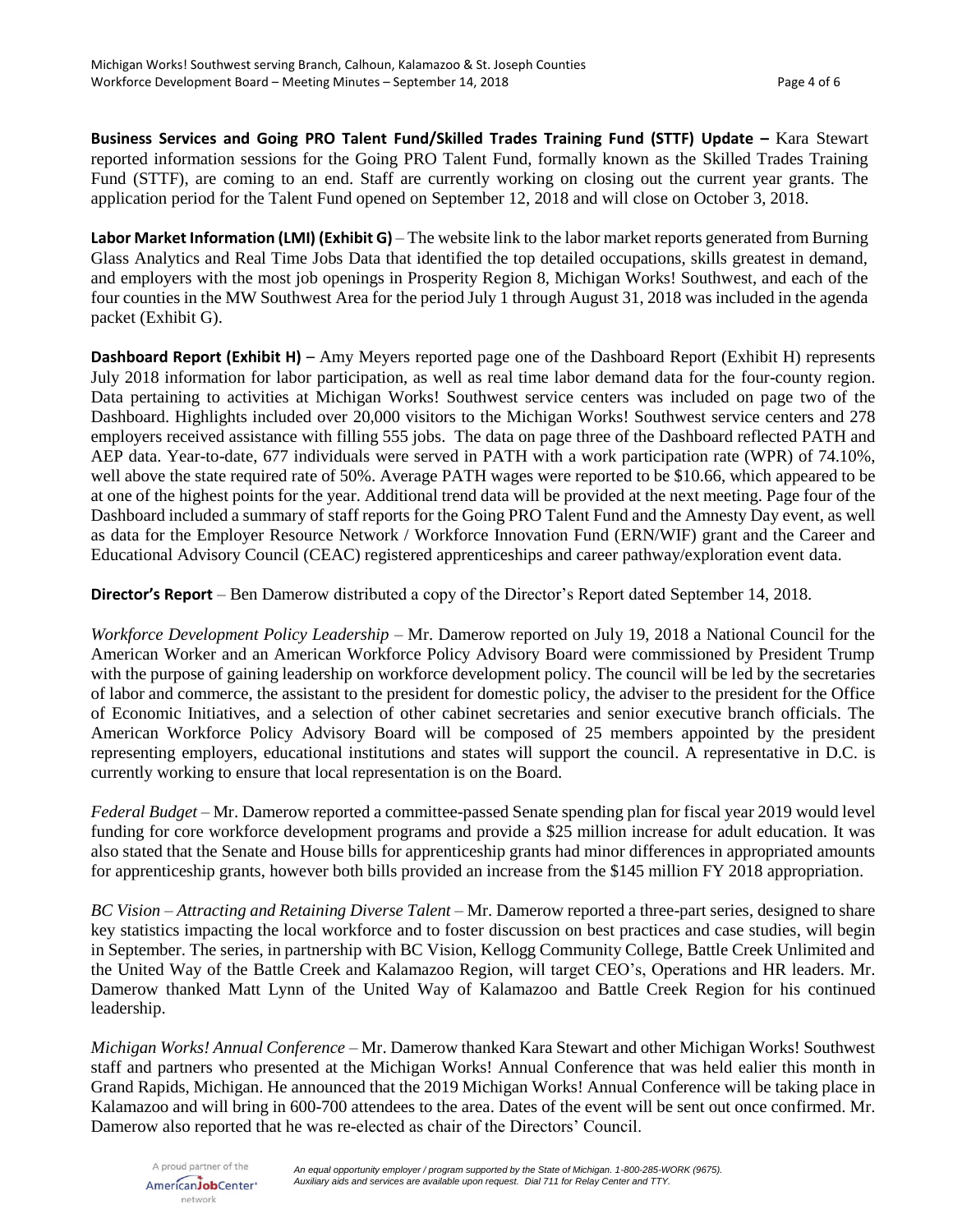# **PROGRAM: Going PRO Talent Fund & Apprenticeship Training Opportunities**

The program, presented by Tiffaie Clawson of the USDOL/Office of Apprenticeships and Kara Stewart, Business Services Coordinator for Michigan Works! Southwest, covered basic information regarding the process of registering an apprenticeship with the USDOL and applying for the Going PRO Talent Fund grant. Ms. Clawson provided a PowerPoint presentation that detailed the step-by-step process of registering a new apprenticeship and reported new standards had just been released, shortening the application to only eight pages. USDOL registered apprenticeship programs are highly customizable and nationally recognized with a 92% retention rate for employees after one year. Board members discussed affirmative action requirements for the registered apprenticeship as well as common schedules for wage increases.

Kara Stewart reported that twenty information sessions for the Going PRO Talent Fund will have taken place in the Michigan Works! Southwest service area by the end of September, with over 100 employers in attendance. The application period for the grant opened on September 12, 2018 and applications are due on October 3, 2018 by 5:00 pm. The goal of the highly competitive grant is to upskill new and current employees and funding can also be used to supplement new apprenticeship opportunities. Funding for the Talent Fund became a line item on the state budget earlier this year and ensures continued funding for the grant.

### **OLD BUSINESS**

None.

### **CITIZENS' TIME**

None.

### **MEMBERS' TIME**

Paul David thanked Kara Stewart and Ashely Iovieno for their tremendous support during the completion of the Skilled Trades Training Fund (STTF) close outs for fiscal year 2018.

Mike Bearman reported his practice has been sold resulting is his need to step down as a member of the Michigan Works! Southwest Workforce Development Board effective at the close of this meeting. Ben Damerow thanked Mr. Bearman for his advocacy, especially for residents of the Albion Area. On behalf of the WDB, Lisa Godfrey also expressed appreciation to Mr. Bearman for his service on the Board.

Julie Rogers reported she was elected to the [Michigan Association of Counties \(MACo\)](https://www.micounties.org/) Board of Directors. Ms. Rogers thanked Ben Damerow and Michigan Works! Southwest for their support.

# **UPCOMING MEETINGS**

Future meetings were highlighted.

The next meeting of the **full Workforce Development Board** is scheduled for Friday, November 9, 2018 from 8:00 – 9:30 a.m. at Upjohn Institute, 300 S. Westnedge Ave, Kalamazoo, Michigan.

The next **Executive Committee** is scheduled for Friday, October 12, 2018 from 8:00 a.m. – 9:30 a.m. at the Upjohn Institute, 300 S. Westnedge Ave, Kalamazoo, Michigan.

The next **Monitoring and Evaluation Committee** is scheduled for Wednesday, October 24, 2018 from 8:00 a.m. – 9:30 a.m. at Michigan Works! Service Center, 1601 S. Burdick St, Kalamazoo, Michigan.

The next **Disability Awareness Resource Team (DART)** meeting is scheduled for Tuesday, November 13, 2018 from 2:00 - 4:00 p.m. at the Upjohn Institute, 300 S. Westnedge Avenue, Kalamazoo, Michigan.